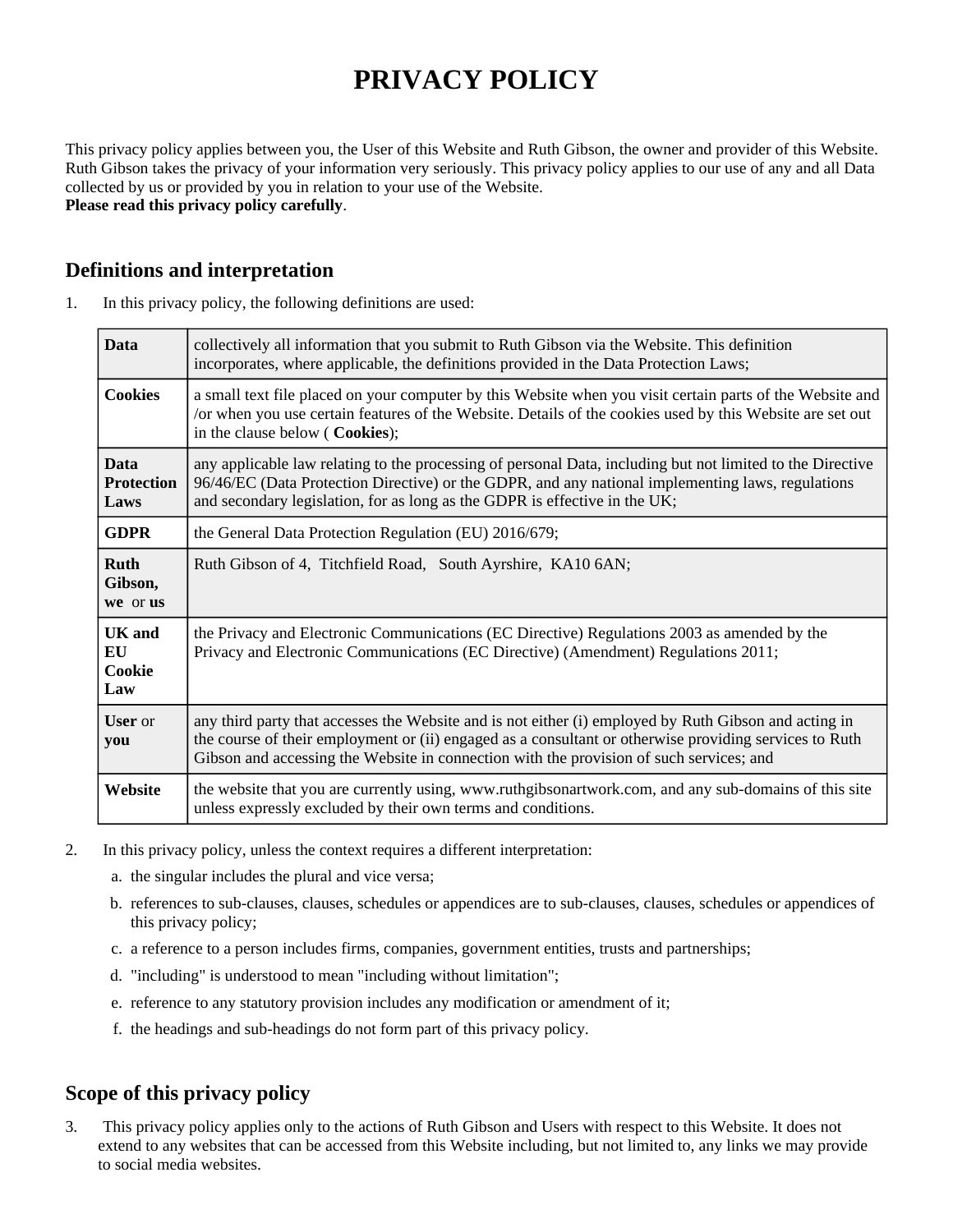4. For purposes of the applicable Data Protection Laws, Ruth Gibson is the "data controller". This means that Ruth Gibson determines the purposes for which, and the manner in which, your Data is processed.

#### **Data collected**

- 5. We may collect the following Data, which includes personal Data, from you:
	- a. name;
	- b. date of birth;
	- c. contact Information such as email addresses and telephone numbers;
	- d. financial information such as credit / debit card numbers;

in each case, in accordance with this privacy policy.

# **How we collect Data**

- 6. We collect Data in the following ways:
	- a. data is given to us by you ; and
	- b. data is collected automatically.

#### **Data that is given to us by you**

- 7. Ruth Gibson will collect your Data in a number of ways, for example:
	- a. when you contact us through the Website, by telephone, post, e-mail or through any other means;
	- b. when you register with us and set up an account to receive our products/services;
	- c. when you make payments to us, through this Website or otherwise;

in each case, in accordance with this privacy policy.

#### **Data that is collected automatically**

- 8. To the extent that you access the Website, we will collect your Data automatically, for example:
	- a. we automatically collect some information about your visit to the Website. This information helps us to make improvements to Website content and navigation, and includes your IP address, the date, times and frequency with which you access the Website and the way you use and interact with its content.
	- b. we will collect your Data automatically via cookies, in line with the cookie settings on your browser. For more information about cookies, and how we use them on the Website, see the section below, headed "Cookies".

#### **Our use of Data**

9. Any or all of the above Data may be required by us from time to time in order to provide you with the best possible service and experience when using our Website. Specifically, Data may be used by us for the following reasons:

a. internal record keeping;

in each case, in accordance with this privacy policy.

10. We may use your Data for the above purposes if we deem it necessary to do so for our legitimate interests. If you are not satisfied with this, you have the right to object in certain circumstances (see the section headed "Your rights" below).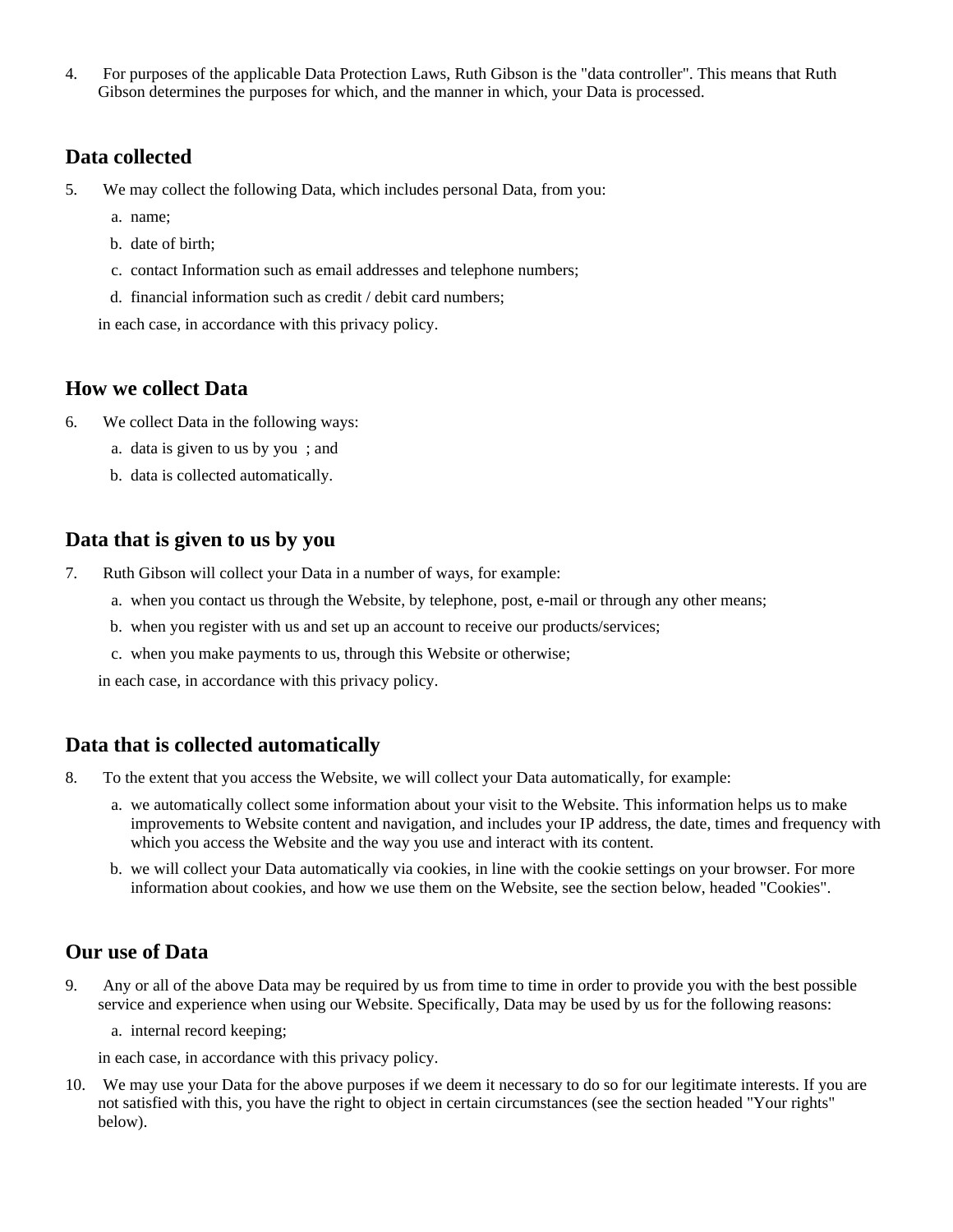11. When you register with us and set up an account to receive our services, the legal basis for this processing is the performance of a contract between you and us and/or taking steps, at your request, to enter into such a contract.

#### **Keeping Data secure**

- 12. We will use technical and organisational measures to safeguard your Data, for example:
	- a. access to your account is controlled by a password and a user name that is unique to you.
	- b. we store your Data on secure servers.
	- c. payment details are encrypted using SSL technology (typically you will see a lock icon or green address bar (or both) in your browser when we use this technology.
- 13. We are certified to PCI DSS. This family of standards helps us manage your Data and keep it secure.
- 14. Technical and organisational measures include measures to deal with any suspected data breach. If you suspect any misuse or loss or unauthorised access to your Data, please let us know immediately by contacting us via this e-mail address: ruthgibsonartwork@gmail.com.
- 15. If you want detailed information from Get Safe Online on how to protect your information and your computers and devices against fraud, identity theft, viruses and many other online problems, please visit www.getsafeonline.org. Get Safe Online is supported by HM Government and leading businesses.

#### **Data retention**

- 16. Unless a longer retention period is required or permitted by law, we will only hold your Data on our systems for the period necessary to fulfil the purposes outlined in this privacy policy or until you request that the Data be deleted.
- 17. Even if we delete your Data, it may persist on backup or archival media for legal, tax or regulatory purposes.

#### **Your rights**

- 18. You have the following rights in relation to your Data:
	- a. **Right to access** the right to request (i) copies of the information we hold about you at any time, or (ii) that we modify, update or delete such information. If we provide you with access to the information we hold about you, we will not charge you for this, unless your request is "manifestly unfounded or excessive." Where we are legally permitted to do so, we may refuse your request. If we refuse your request, we will tell you the reasons why.
	- b. **Right to correct** the right to have your Data rectified if it is inaccurate or incomplete.
	- c. **Right to erase** the right to request that we delete or remove your Data from our systems.
	- d. **Right to restrict our use of your Data** the right to "block" us from using your Data or limit the way in which we can use it.
	- e. **Right to data portability** the right to request that we move, copy or transfer your Data.
	- f. **Right to object** the right to object to our use of your Data including where we use it for our legitimate interests.
- 19. To make enquiries, exercise any of your rights set out above, or withdraw your consent to the processing of your Data (where consent is our legal basis for processing your Data), please contact us via this e-mail address: ruthgibsonartwork@gmail.com.
- 20. If you are not satisfied with the way a complaint you make in relation to your Data is handled by us, you may be able to refer your complaint to the relevant data protection authority. For the UK, this is the Information Commissioner's Office (ICO). The ICO's contact details can be found on their website at https://ico.org.uk/.
- 21. It is important that the Data we hold about you is accurate and current. Please keep us informed if your Data changes during the period for which we hold it.

#### **Links to other websites**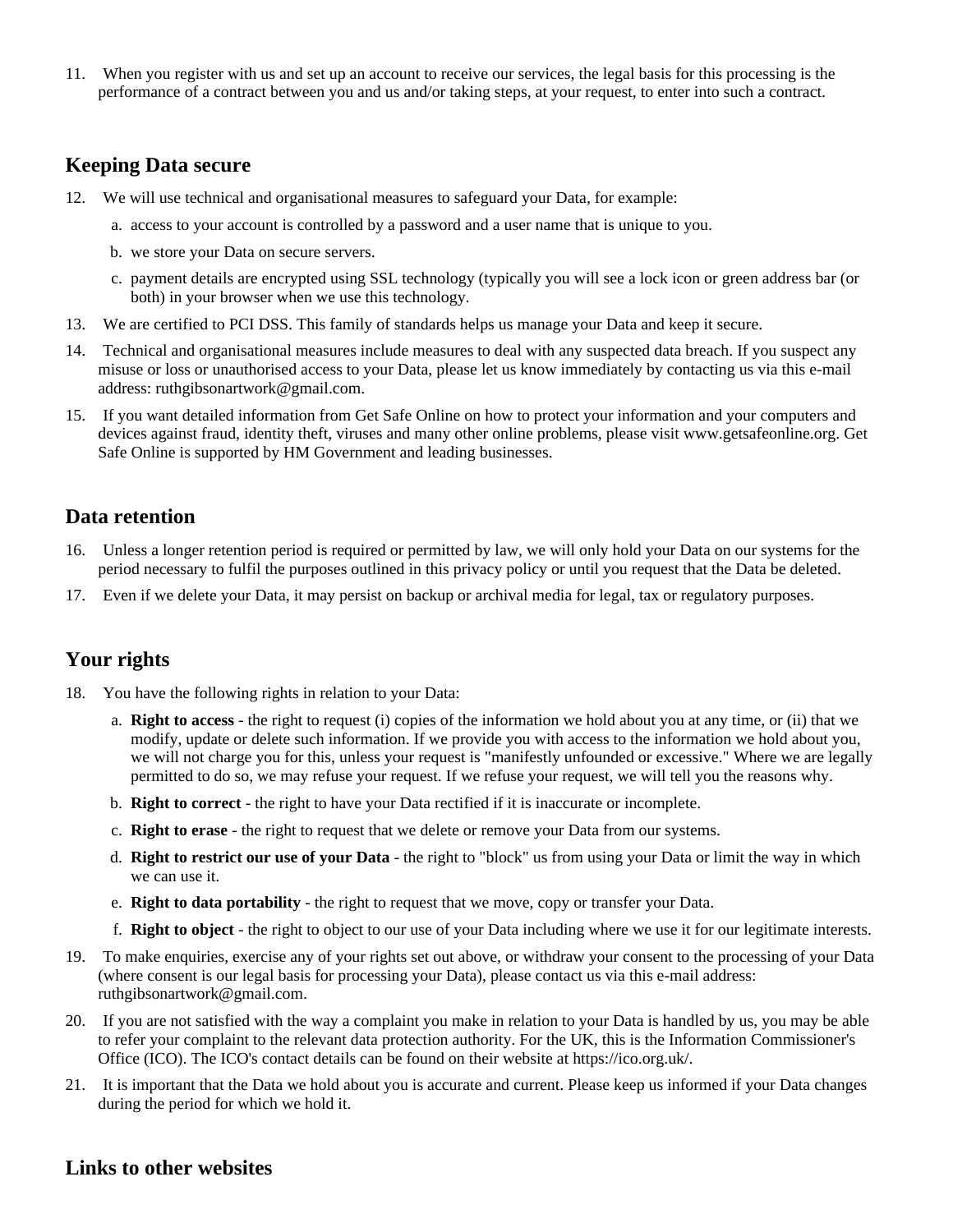22. This Website may, from time to time, provide links to other websites. We have no control over such websites and are not responsible for the content of these websites. This privacy policy does not extend to your use of such websites. You are advised to read the privacy policy or statement of other websites prior to using them.

# **Changes of business ownership and control**

- 23. Ruth Gibson may, from time to time, expand or reduce our business and this may involve the sale and/or the transfer of control of all or part of Ruth Gibson. Data provided by Users will, where it is relevant to any part of our business so transferred, be transferred along with that part and the new owner or newly controlling party will, under the terms of this privacy policy, be permitted to use the Data for the purposes for which it was originally supplied to us.
- 24. We may also disclose Data to a prospective purchaser of our business or any part of it.
- 25. In the above instances, we will take steps with the aim of ensuring your privacy is protected.

#### **Cookies**

- 26. This Website may place and access certain Cookies on your computer. Ruth Gibson uses Cookies to improve your experience of using the Website and to improve our range of products and services. Ruth Gibson has carefully chosen these Cookies and has taken steps to ensure that your privacy is protected and respected at all times.
- 27. All Cookies used by this Website are used in accordance with current UK and EU Cookie Law.
- 28. Before the Website places Cookies on your computer, you will be presented with a message bar requesting your consent to set those Cookies. By giving your consent to the placing of Cookies, you are enabling Ruth Gibson to provide a better experience and service to you. You may, if you wish, deny consent to the placing of Cookies; however certain features of the Website may not function fully or as intended.
- 29. This Website may place the following Cookies:

| <b>Type of Cookie</b>          | <b>Purpose</b>                                                                                                                                                                                                                                                                     |
|--------------------------------|------------------------------------------------------------------------------------------------------------------------------------------------------------------------------------------------------------------------------------------------------------------------------------|
| Strictly necessary cookies     | These are cookies that are required for the operation of our website. They<br>include, for example, cookies that enable you to log into secure areas of our<br>website, use a shopping cart or make use of e-billing services.                                                     |
| Analytical/performance cookies | They allow us to recognise and count the number of visitors and to see how<br>visitors move around our website when they are using it. This helps us to<br>improve the way our website works, for example, by ensuring that users are<br>finding what they are looking for easily. |
| <b>Functionality cookies</b>   | These are used to recognise you when you return to our website. This enables us<br>to personalise our content for you, greet you by name and remember your<br>preferences (for example, your choice of language or region).                                                        |

- 30. You can find a list of Cookies that we use in the Cookies Schedule.
- 31. You can choose to enable or disable Cookies in your internet browser. By default, most internet browsers accept Cookies but this can be changed. For further details, please consult the help menu in your internet browser.
- 32. You can choose to delete Cookies at any time; however you may lose any information that enables you to access the Website more quickly and efficiently including, but not limited to, personalisation settings.
- 33. It is recommended that you ensure that your internet browser is up-to-date and that you consult the help and guidance provided by the developer of your internet browser if you are unsure about adjusting your privacy settings.
- 34. For more information generally on cookies, including how to disable them, please refer to aboutcookies.org. You will also find details on how to delete cookies from your computer.

# **General**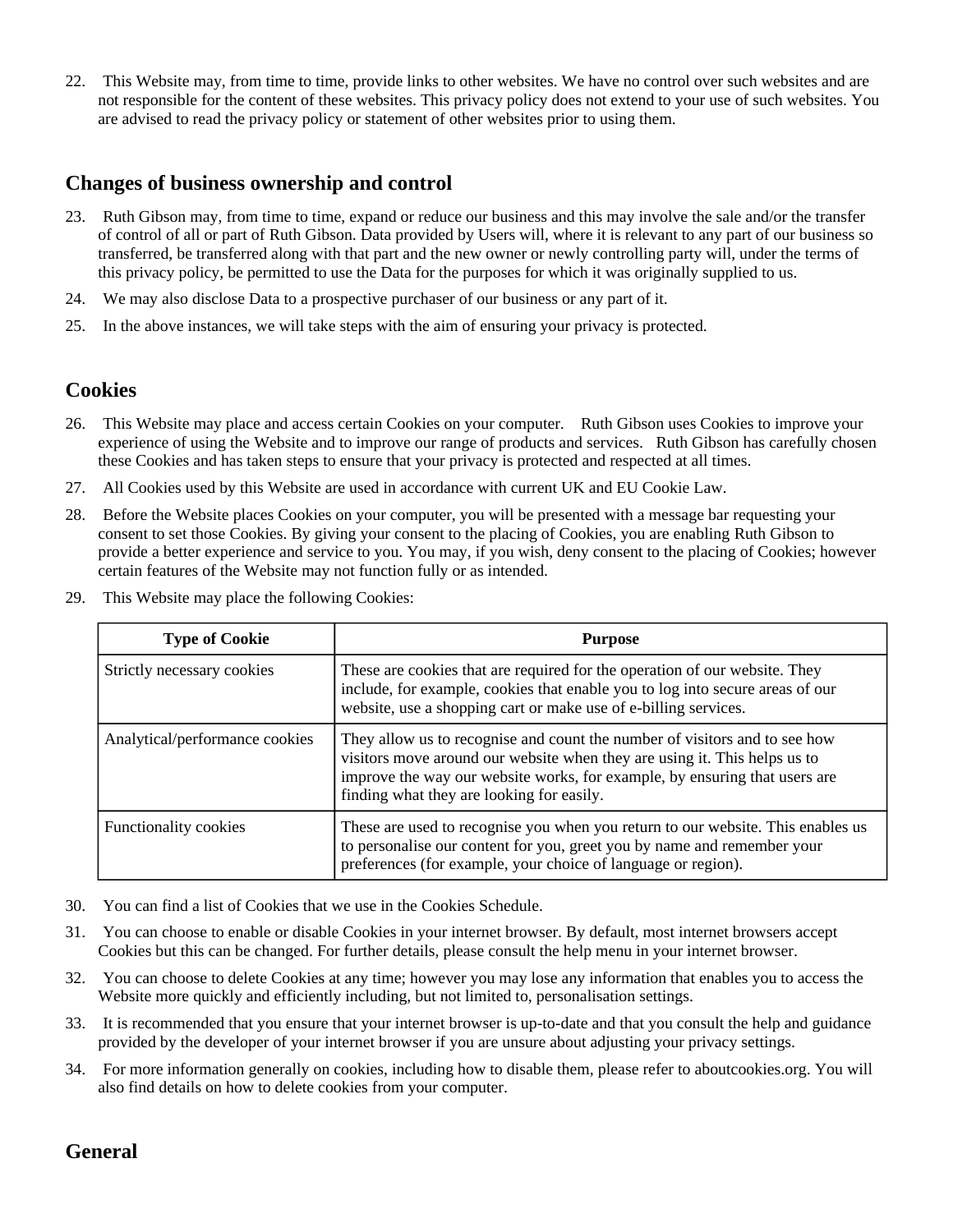- 35. You may not transfer any of your rights under this privacy policy to any other person. We may transfer our rights under this privacy policy where we reasonably believe your rights will not be affected.
- 36. If any court or competent authority finds that any provision of this privacy policy (or part of any provision) is invalid, illegal or unenforceable, that provision or part-provision will, to the extent required, be deemed to be deleted, and the validity and enforceability of the other provisions of this privacy policy will not be affected.
- 37. Unless otherwise agreed, no delay, act or omission by a party in exercising any right or remedy will be deemed a waiver of that, or any other, right or remedy.
- 38. This Agreement will be governed by and interpreted according to the law of England and Wales. All disputes arising under the Agreement will be subject to the exclusive jurisdiction of the English and Welsh courts.

# **Changes to this privacy policy**

39. Ruth Gibson reserves the right to change this privacy policy as we may deem necessary from time to time or as may be required by law. Any changes will be immediately posted on the Website and you are deemed to have accepted the terms of the privacy policy on your first use of the Website following the alterations.

You may contact Ruth Gibson by email at ruthgibsonartwork@gmail.com.

# **Attribution**

40. This privacy policy was created using a document from [Rocket Lawyer](https://www.rocketlawyer.com/gb/en/) (https://www.rocketlawyer.com/gb/en). **04 September 2020**